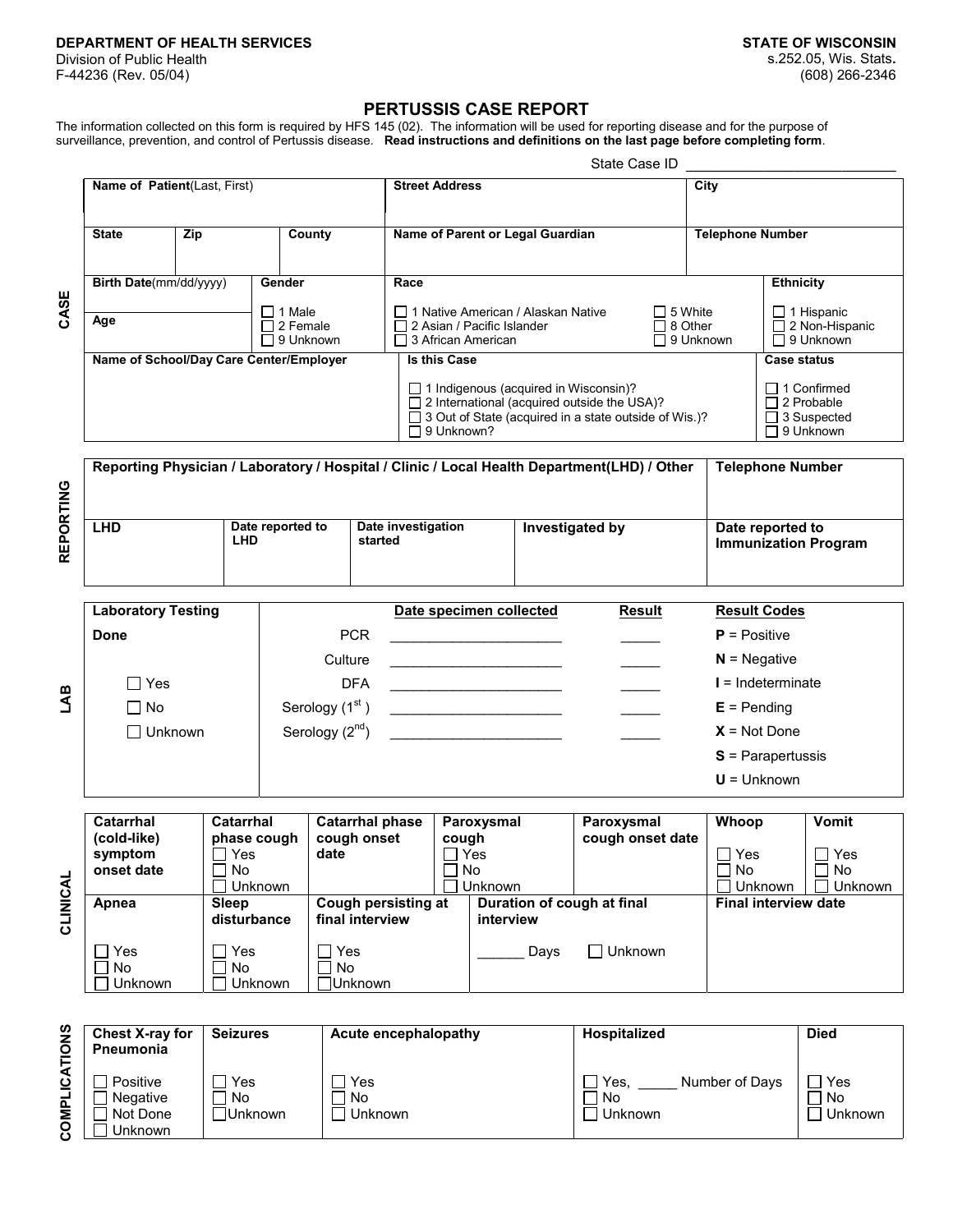DPH 4236 (Rev. 05/04)

Page 2 of 4 Name of case \_\_\_\_\_\_\_\_\_\_\_\_\_\_\_\_\_\_\_\_\_\_\_\_\_\_\_\_\_\_\_\_

٦

|         | <b>Complete Only for Children Ages &lt;15 Years</b> |                                                 |                  |                                                                                            |                                                                                     |                           |                          |  |  |  |  |  |
|---------|-----------------------------------------------------|-------------------------------------------------|------------------|--------------------------------------------------------------------------------------------|-------------------------------------------------------------------------------------|---------------------------|--------------------------|--|--|--|--|--|
|         |                                                     | Vaccinated with DTP or DTaP Vaccine? $\Box$ Yes |                  | l No                                                                                       | Unknown                                                                             |                           |                          |  |  |  |  |  |
|         |                                                     | Vaccination Date                                | Type             | Vaccine Type Codes                                                                         | Manufacturer                                                                        | <b>Manufacturer Codes</b> | Note: Record             |  |  |  |  |  |
|         | 1.                                                  |                                                 | 1. $\frac{1}{1}$ | $W = DTP$ Whole Cell                                                                       | 1. $\qquad \qquad$                                                                  | $C =$ Connaught (Aventis) | type and                 |  |  |  |  |  |
| M<br>D  | 2.                                                  |                                                 | 2.               | $A = DTaP$                                                                                 | 2.                                                                                  | $L =$ Lederle (N/A)       | manufacturer             |  |  |  |  |  |
|         | 3.                                                  |                                                 | 3.               | $D = DT$ or $Td$                                                                           | 3.                                                                                  | S = SmithKline, Glaxo     | codes for                |  |  |  |  |  |
| 50<br>도 | 4.                                                  |                                                 |                  | $T = DTaP/Hib$                                                                             | 4.                                                                                  | $N = North American$      | children 2               |  |  |  |  |  |
| VACCINE | 5.                                                  |                                                 | 5.               | $P =$ Pertussis only                                                                       | 5.                                                                                  | M = Massachusetts HD      | months                   |  |  |  |  |  |
|         | 6.                                                  |                                                 | 6.               | $O = Other$                                                                                | 6.                                                                                  | $I =$ Michigan HD         | through 6                |  |  |  |  |  |
|         |                                                     |                                                 |                  | $U =$ Unknown                                                                              |                                                                                     | $O = Other$               | years of age.            |  |  |  |  |  |
|         |                                                     |                                                 |                  |                                                                                            |                                                                                     | $U =$ Unknown             |                          |  |  |  |  |  |
|         |                                                     | <b>Reason not vaccinated</b>                    |                  |                                                                                            |                                                                                     |                           |                          |  |  |  |  |  |
|         | with $\geq 3$ doses of<br>pertussis vaccine:        |                                                 |                  | $\Box$ 1. Religious exemption<br>2. Medical contraindication<br>3. Philosophical exemption | 4. Previous pertussis confirmed<br>□ 5. Parental refusal<br>$\Box$ 6. Age <7 months |                           | 17. Other<br>19. Unknown |  |  |  |  |  |

|                  | <b>Were antibiotics given?</b> $\Box$ Yes $\Box$ No $\Box$ Unknown |                                                                                                                                                                                     |
|------------------|--------------------------------------------------------------------|-------------------------------------------------------------------------------------------------------------------------------------------------------------------------------------|
|                  | <b>First antibiotic received:</b>                                  | Check $(\checkmark)$ One                                                                                                                                                            |
|                  | Date started: ____________                                         | □ 1. Erythromycin (includes Pediazole, ilosone) recommended<br>2. Trimethoprin-Sufamethoxazole ((bactrim/septra, TMP-SMZ) recommended<br>3. Clarithromycin/azithromycin recommended |
| <b>TREATMENT</b> | Number of days taken: ______________                               | 4. Tetracycline/Doxycycline<br>5. Amoxicillin/Penicillin/Ampicillin/Augmentin/Ceclor/Cefixime<br>9. Unknown                                                                         |
|                  | Second antibiotic received:                                        | Check $(\checkmark)$ One                                                                                                                                                            |
|                  | Date started: ___________                                          | 1. Erythromycin (includes Pediazole, ilosone) recommended<br>2. Trimethoprin-Sufamethoxazole (bactrim/septra, TMP-SMZ)) recommended<br>3. Clarithromycin/azithromycin recommended   |
|                  |                                                                    | 4. Tetracycline/Doxycycline<br>5. Amoxicillin/Penicillin/Ampicillin/Augmentin/Ceclor/Cefixime                                                                                       |
|                  |                                                                    | 9. Unknown                                                                                                                                                                          |

|        | Possible <b>SOURCE</b> for this Case (for LHD use) |     |              |                                   |                                      |                            |
|--------|----------------------------------------------------|-----|--------------|-----------------------------------|--------------------------------------|----------------------------|
|        | Name                                               | Age | Address      | Telephone<br><b>Number</b>        | Name of School, Daycare,<br>Employer | Cough<br><b>Onset Date</b> |
|        |                                                    |     |              |                                   |                                      |                            |
|        |                                                    |     |              |                                   |                                      |                            |
| SOURCE |                                                    |     |              |                                   |                                      |                            |
|        |                                                    |     |              |                                   |                                      |                            |
|        | What is the Source Setting(s) of this Case?        |     |              |                                   |                                      |                            |
|        | Daycare                                            |     | _  6         | <b>Hospital Outpatient Clinic</b> | 11 Military                          |                            |
|        | 2 School Work                                      |     | Home         |                                   | 12 Correctional Facility             |                            |
|        | 3 Doctor's Office                                  |     | Work<br>8    |                                   | 13 Church                            |                            |
|        | 4 Hospital Ward                                    |     | Unknown<br>9 |                                   | 14 International Travel              |                            |
|        | 5 Hospital ER                                      |     | 10 College   |                                   | 15 Other                             |                            |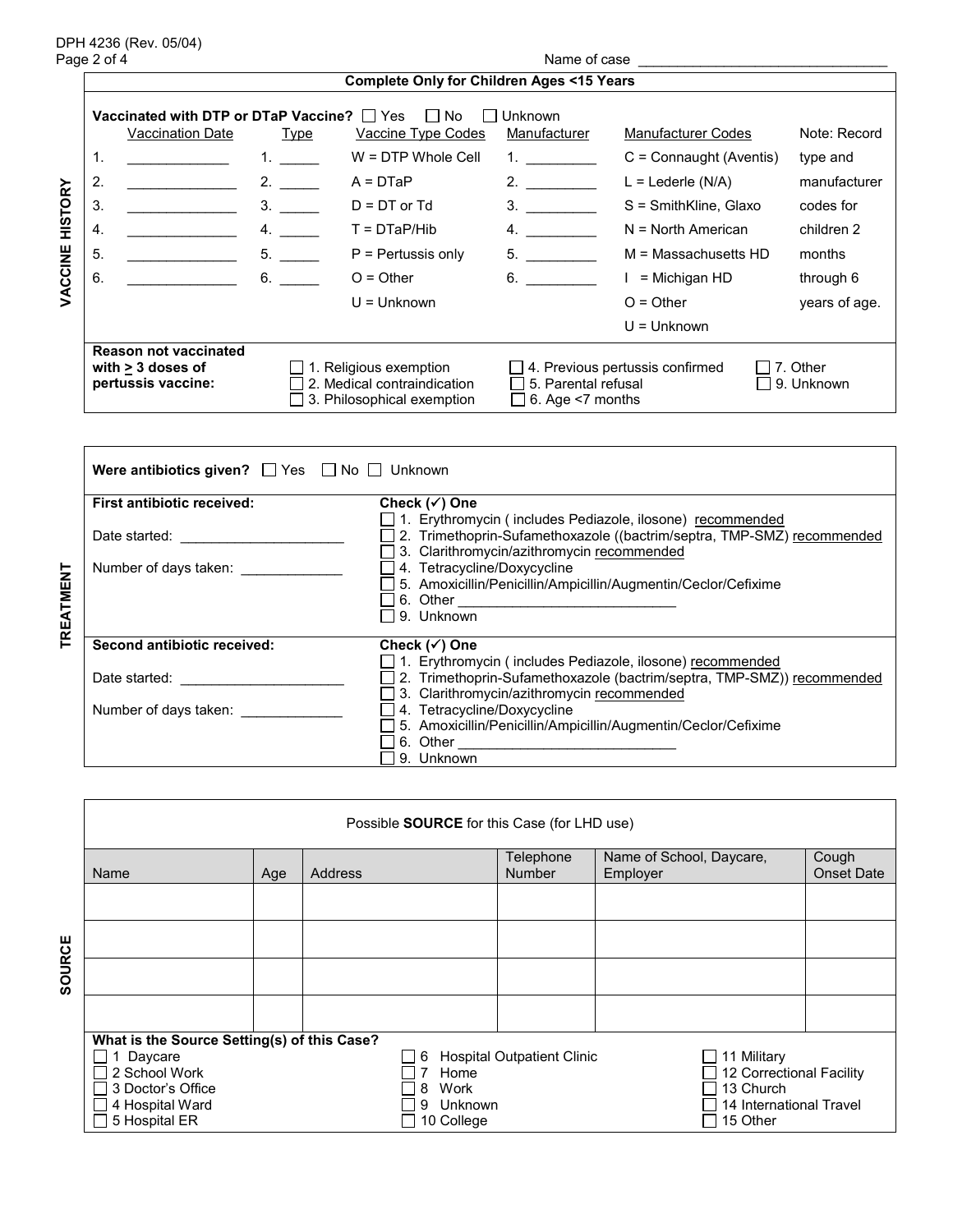|               | Page 3 of 4            |     |                     |                                                                                   | Name of case _                      |                       |               |                        |  |
|---------------|------------------------|-----|---------------------|-----------------------------------------------------------------------------------|-------------------------------------|-----------------------|---------------|------------------------|--|
|               |                        |     |                     | Possible <b>SPREAD</b> from this Case (for LHD use)                               |                                     |                       |               |                        |  |
|               |                        |     |                     | Household Members (list all siblings, adults, roommates etc.)                     |                                     |                       |               |                        |  |
|               | Name                   | Age | Relation<br>to case | Name of school, day care center,<br>clubs, employer, church, baby sitter,<br>etc. | Total<br>doses<br>of DTP<br>$-DTaP$ | <b>Treatment Drug</b> | Start<br>Date | Total<br>Days<br>Taken |  |
|               |                        |     |                     |                                                                                   |                                     |                       |               |                        |  |
|               |                        |     |                     |                                                                                   |                                     |                       |               |                        |  |
|               |                        |     |                     | Close Contacts (list all face to face non-household)                              |                                     |                       |               |                        |  |
|               | Name                   | Age | Relation<br>to case | Name of school, day care center,<br>clubs, employer, church, baby sitter,<br>etc. | Total<br>doses<br>of DTP<br>$-DTaP$ | <b>Treatment Drug</b> | Start<br>Date | Total<br>Days<br>Taken |  |
|               |                        |     |                     |                                                                                   |                                     |                       |               |                        |  |
| <b>SPREAD</b> |                        |     |                     |                                                                                   |                                     |                       |               |                        |  |
|               |                        |     |                     |                                                                                   |                                     |                       |               |                        |  |
|               |                        |     |                     |                                                                                   |                                     |                       |               |                        |  |
|               |                        |     |                     |                                                                                   |                                     |                       |               |                        |  |
|               |                        |     |                     |                                                                                   |                                     |                       |               |                        |  |
|               |                        |     |                     |                                                                                   |                                     |                       |               |                        |  |
|               |                        |     |                     |                                                                                   |                                     |                       |               |                        |  |
|               |                        |     |                     |                                                                                   |                                     |                       |               |                        |  |
|               | <b>Groups Notified</b> |     |                     |                                                                                   |                                     |                       |               |                        |  |
|               |                        |     |                     |                                                                                   |                                     |                       |               |                        |  |
|               |                        |     |                     |                                                                                   |                                     |                       |               |                        |  |
|               |                        |     |                     |                                                                                   |                                     |                       |               |                        |  |
|               |                        |     |                     |                                                                                   |                                     |                       |               |                        |  |